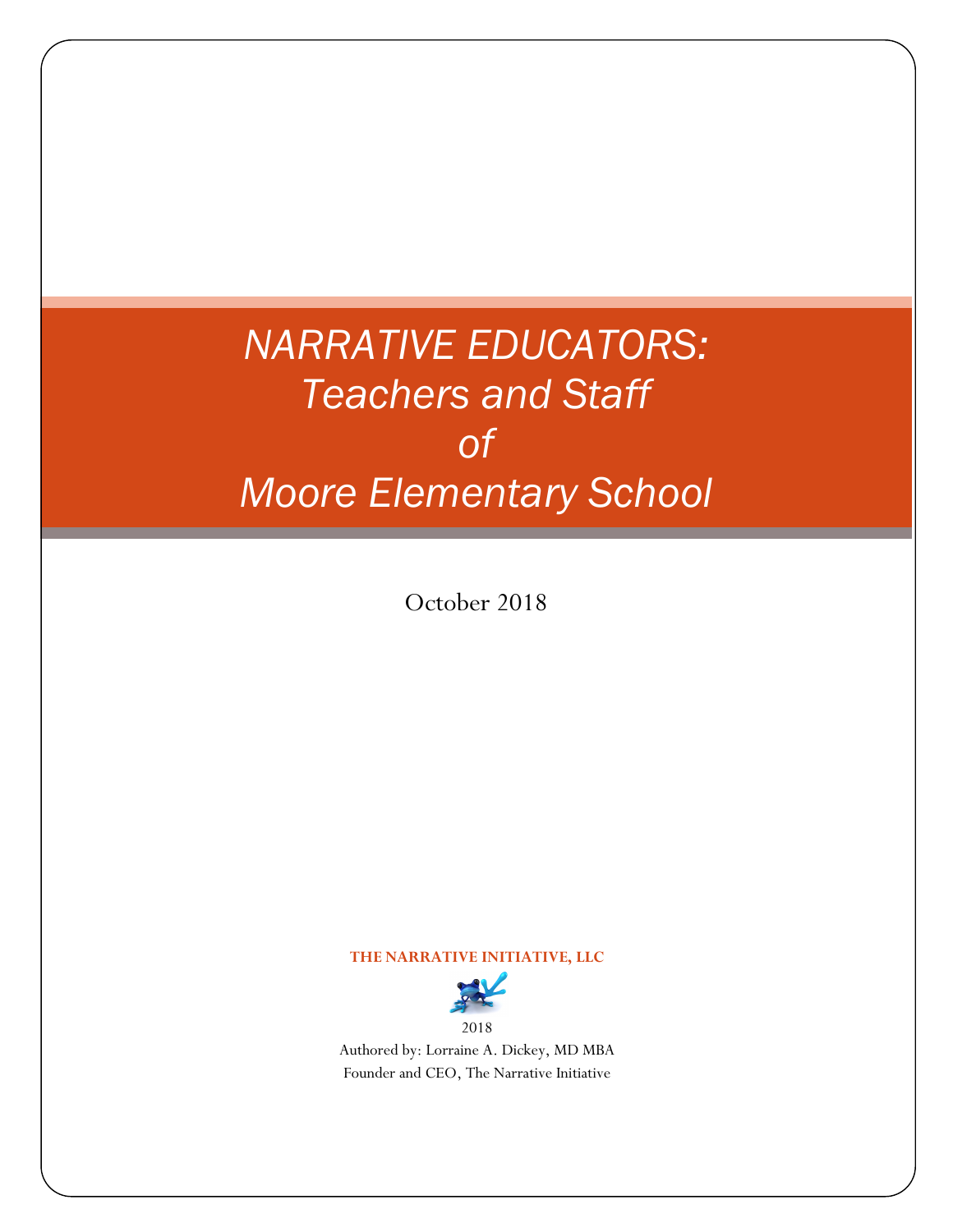

### *NARRATIVE EDUCATORS: TEACHERS AND STAFF*

*OF* 

*MOORE ELEMENTARY SCHOOL*

October 2018

#### **EXECUTIVE SUMMARY**

#### **Background**

**The Narrative Initiative, LLC**, (or **TNI**) uses unique facilitated narrative techniques and interactive didactic sessions to invite professionals to come together and examine cultural challenges in their workplace environments. One such initiative is our *Narrative Kindness Project* where participants in narrative sessions use personal story to identify specific barriers to kindness in their workplace and then examine ways to overcome these barriers. We know that a "culture of kindness" decreases the potential for non-professional behavior while promoting staff wellness and mitigating the effects compassion fatigue inherent in certain professions such as health care. Yet there are many challenges to acting in a kind manner on a consistent basis in our current culture. Such challenges include time constraints for interactions, lack of opportunities to proactively decompress difficult experiences (a significant contributor to compassion fatigue), and *lack of effective critical communication skills.* Dr. Lorraine Dickey founded **TNI**  in 2017 based on 10+ years of research-based, peer-reviewed, unique, facilitated narrative techniques designed to help healthcare professionals and community members examine communication challenges inherent in critical relationships, including the critical relationships found between patient and provider.

**This is a report on a bold experiment to answer the question:** *Are TNI's unique facilitated narrative techniques using personal story, already demonstrated to be effective for frontline health care professionals, also effective with frontline professional educators in helping them to address difficult issues in the school workplace environment?* 

At the invitation of Mr. Curtis Dimmick, principle at Moore Elementary School, Northampton, PA, TNI met twice with teachers for  $\sim$  45 min at the beginning of their day before students arrived. Our first step is to lay the educational foundation of perceived communication. We have named this paradigm "**The Sweet Spot of Communication©**" (SSOC). The primary teaching point was learning to identify when verbal and non-verbal communication along with tone can be leveraged to enhance understanding while simultaneously supporting the needs of the listener (a.k.a. the perceiver of the communication.) Finding this "sweet spot" can prove very effective in enhancing the success of any critical communication, personal or professional. By success we mean communication where the person speaking and the person listening both walk away from the conversation with very similar understandings of what transpired. It is important to realize an act of kindness is only felt to be kind *if* the receiver/perceiver of the act *believes* the act is kind…regardless of the intent of the person performing the act. The primary point here is: Perception is Reality.

1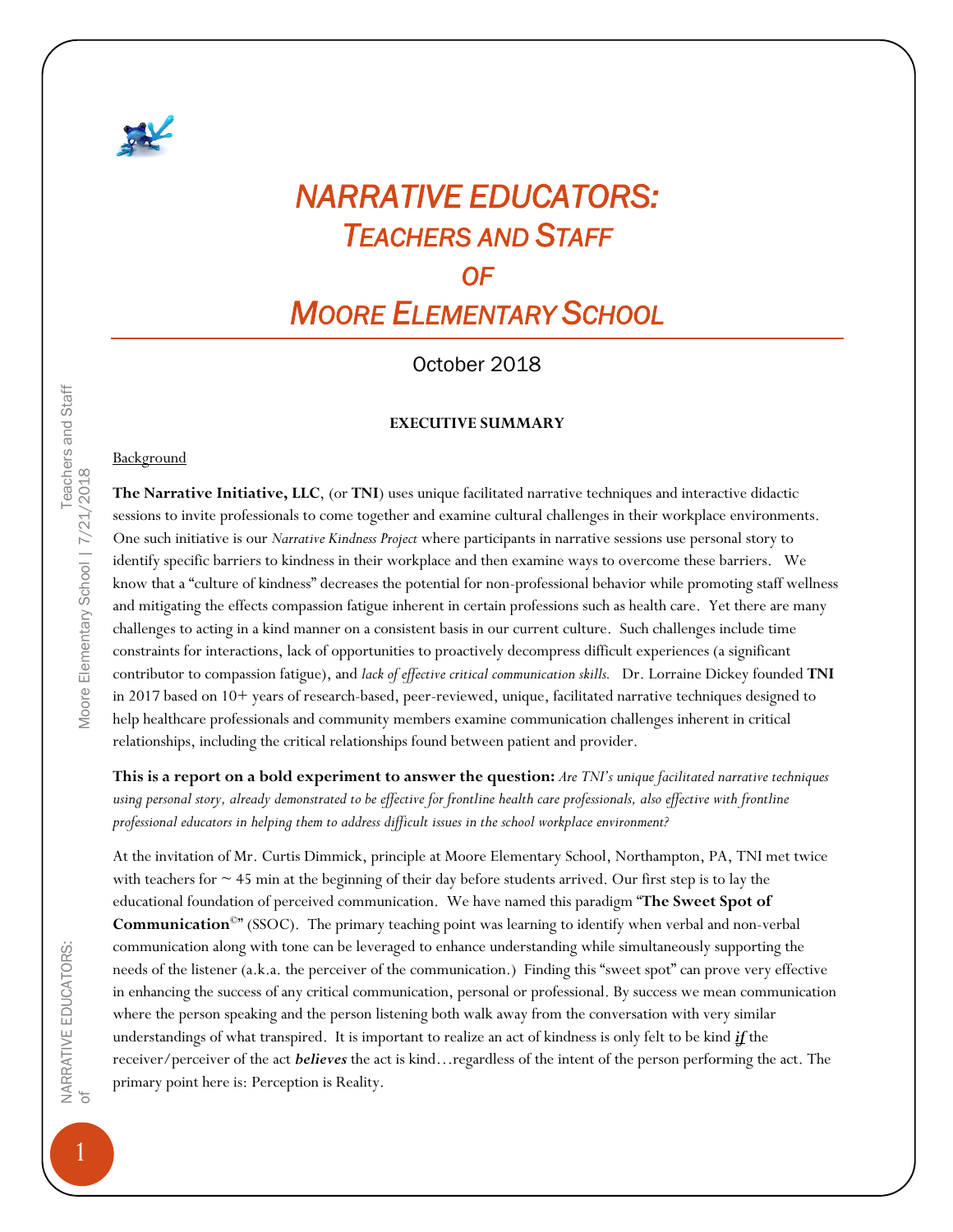We followed this brief didactic teaching with a facilitated narrative session on a topic of interest to the group. This involves a specific short writing and reading exercise. Our first session employed an introductory prompt on the topic of their name. This allows participants to become acquainted with our narrative process. Our second session focused on the topic of Kindness and the challenges they perceive to Kindness in their lives. Participants also completed a validated survey about their narrative experience. Participants could also voluntarily sign a consent and leave their short narrative with the staff of TNI for research and educational purposes. This report is based on the results of this survey and is accented with selected narratives from the participating educators.

This report details the following results: 1) Participant demographics, 2) Participants impressions of their narrative experience benefitting their personal and professional resiliency, their ability to listen closely without judgement, and their ability to immediately use new learned skills in their personal and professional lives, as measured by Likert scores, 3) Participant open comments on the value of this narrative experience, and 4) inclusion of select participant narratives.

#### **Key findings:**

This Narrative Educators experience was **very well received** among participating teachers! In fact, results are very similar to those seen with health care professionals over the past  $10+$  years.

Participants represented elementary school professionals from the fields of teaching, administration, and support staff. This is a very experienced group of educators. Most participants, 70%, have worked over 10 years their reported field of work with 24% reporting working > 20 years in their field.

The results of the Likert questions on our validated narrative surveys demonstrate the following:

- 91% of participants "definitely agree" or "strongly agree" their narrative experience benefited their personal and professional sense of resiliency

- 97% "definitely agree" or "strongly agree" their narrative experience enhanced their ability to listen without expectations.

- 91% also "definitely agree" or "strongly agree" they left with the ability to immediately use new communication skills they practiced in their professional and personal lives.

- Of particular note, 2% (one participant) noted this was a difficult experience. It is critical to recognize that our form of facilitated narrative exchange may not be everyone's cup of tea though the vast majority feel it is a positive and beneficial experience.

Participant themes on open-ended comments about the value of their narrative experience centered on: *reflection/heightened awareness, positive value statements, the value of this experience for their professional and personal lives, and comments on the value of listening and the importance of perception.* The major comment as to how their narrative experience could be improved: **More!**

**-** 82% of participant comments addressed wanting more exposure to our narrative work.

Participant final reflections on their narrative experience were very positive:

- 79% of comments expressing their feelings of a positive experience.
- 14% of comments noted the importance of continuing to offer TNI Narrative sessions in schools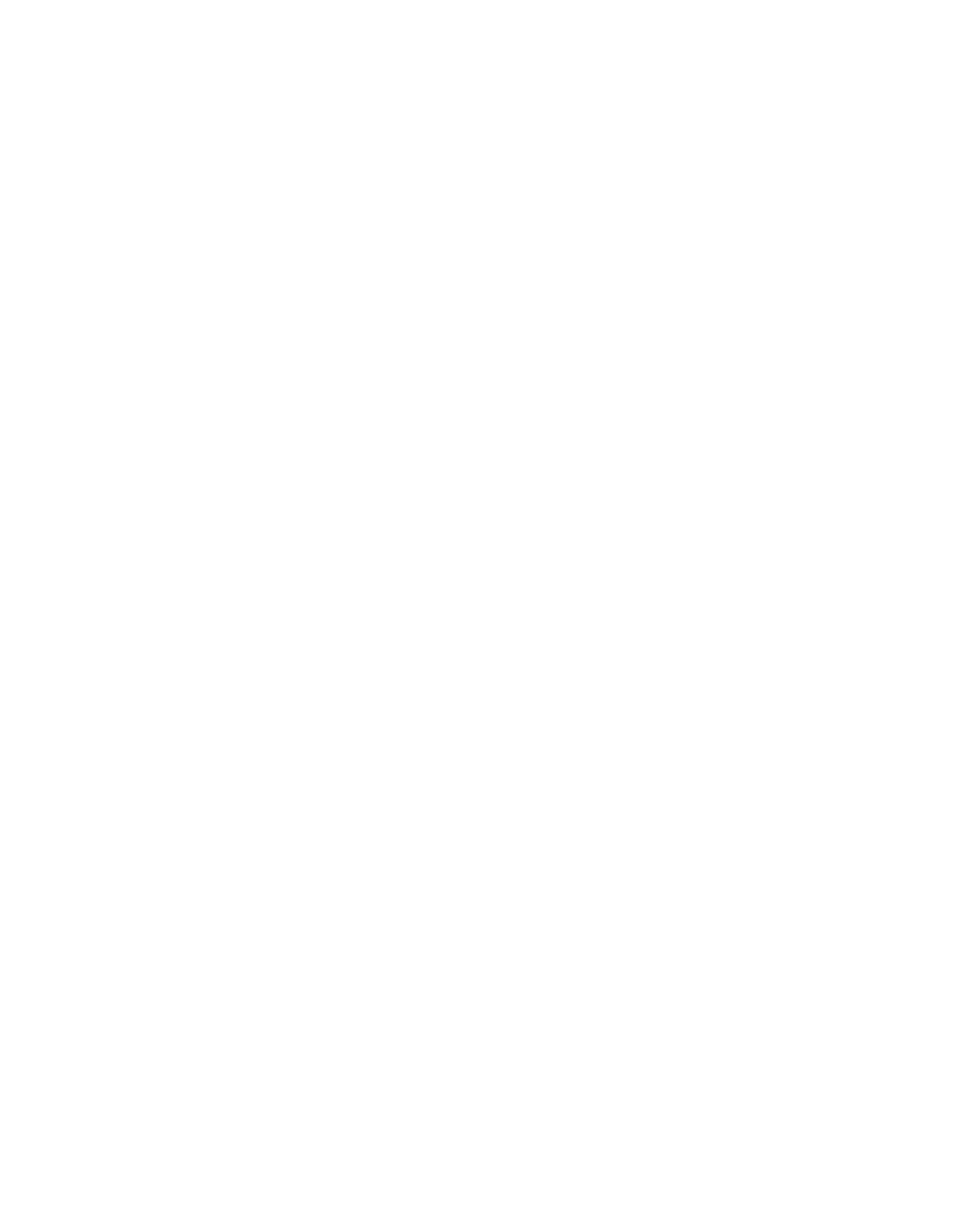#### **DETAILED RESULTS**

#### **Narrative Prompt**

Participants wrote on the following narrative prompts developed specifically for this workshop:

#### *Session 1: Introduction to technique*

*Please take 3 minutes to write about an experience with your name that was either: either: particularly difficult or challenging---or alternatively---particularly uplifting and inspiring.*

#### *Session 2: Narrative Kindness*

*Please take 3 minutes to write about a time in your professional life with a patient, their family member or a colleague …or in your personal life…when you experienced a kind act (spoken act or physical gesture) or a kind act of omission that was either: particularly difficult or challenging---or alternatively---particularly uplifting and inspiring.*

#### **TNI Narrative Participant Survey Results**

#### **Part I: Overall survey response and demographics**

A total of 41 teachers and staff participated in these two narrative sessions: 23 in Session 1 and 18 in session 2.

A total of 33 completed narrative surveys were collected for an overall 80% completion rate. Session 1 surveys were not collected immediately after the session and this resulted in a lower than expected return rate (15 of 23, 65%). Session 2 surveys were collected immediately after the session and this resulted in a higher return rate (18 of 18, 100%).

For reporting purposes, the following fields of work were divided into three major categories: Teachers (in the classroom), Administration, and Support Staff (not in the classroom, ex. counselor).

#### **Field of Work**

33 participants reported the following fields of work

| Teachers      | <b>Administration</b> | Support Staff |
|---------------|-----------------------|---------------|
| $n \equiv 30$ | $n \equiv 1$          | $n \equiv 2$  |



Teachers and Staff<br>Moore Elementary School | 7/21/2018 of Moore Elementary School | 7/21/2018

1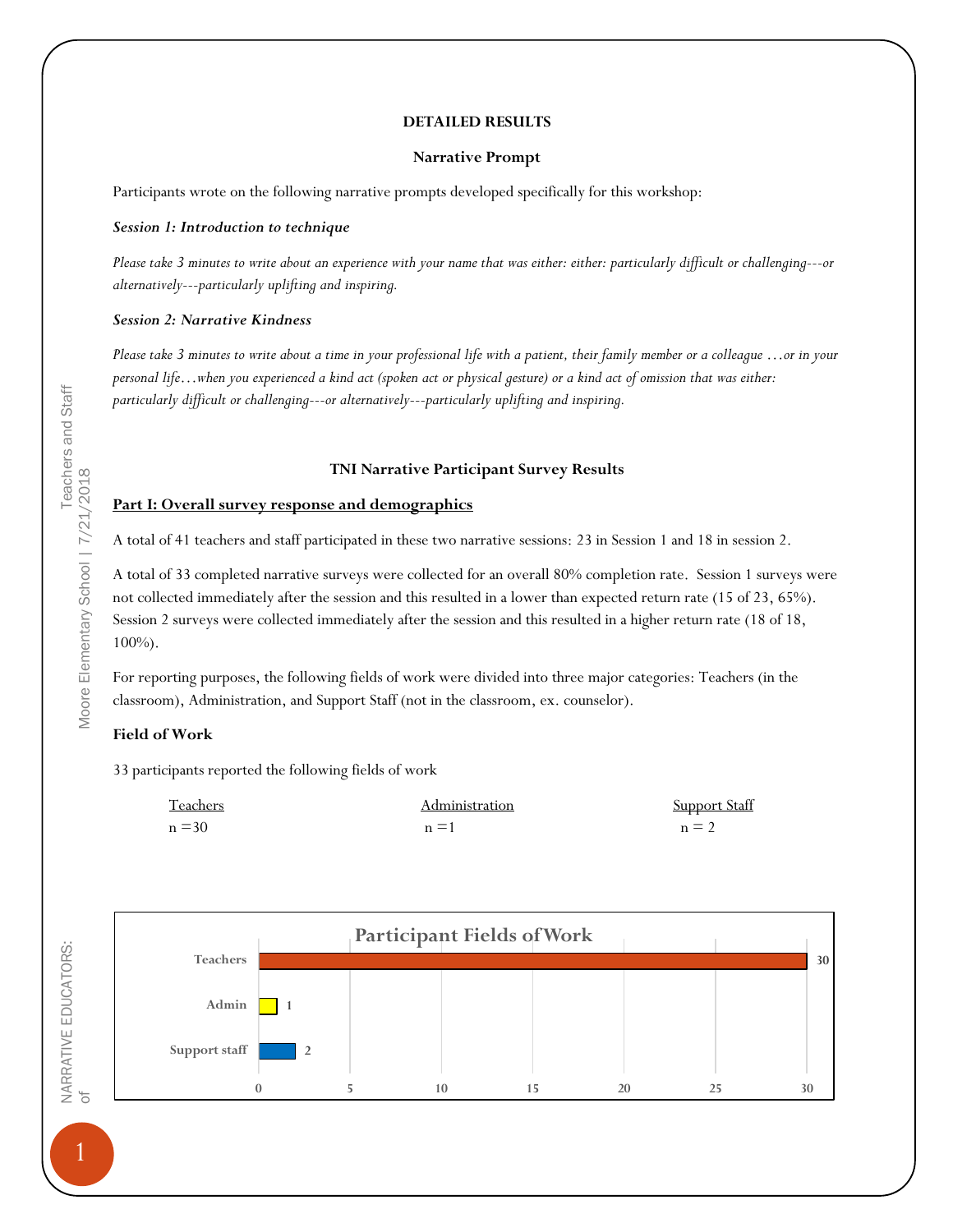#### **Years in Field of Work**

Participants ranged in experience in their field of work from < 1 year to > 20 years. **Note: 70% of participants reported > 10 years of experience, and 24% reported > 20 years of experience.**

| 1 year $= 2$      | $5 - 10$ years $= 5$ |
|-------------------|----------------------|
| 1-2 years $= 0$   | 11-15 years $=$ 13   |
| $3-4$ years $= 3$ | 16-20 years $= 2$    |
|                   | $>$ 20 years = 8     |

The following graph shows participant years of experience in their reported field of work by the same major categories: Teachers, Administration, and Support Staff.



#### **Part II: Participant responses to statements evaluated with Likert scoring**

Participants were asked to respond to the following three statements:

*Please give your honest opinion for each statement. Circle 1 of 5 possible answers that BEST DESCRIBE your opinion of your experience with today's narrative session.*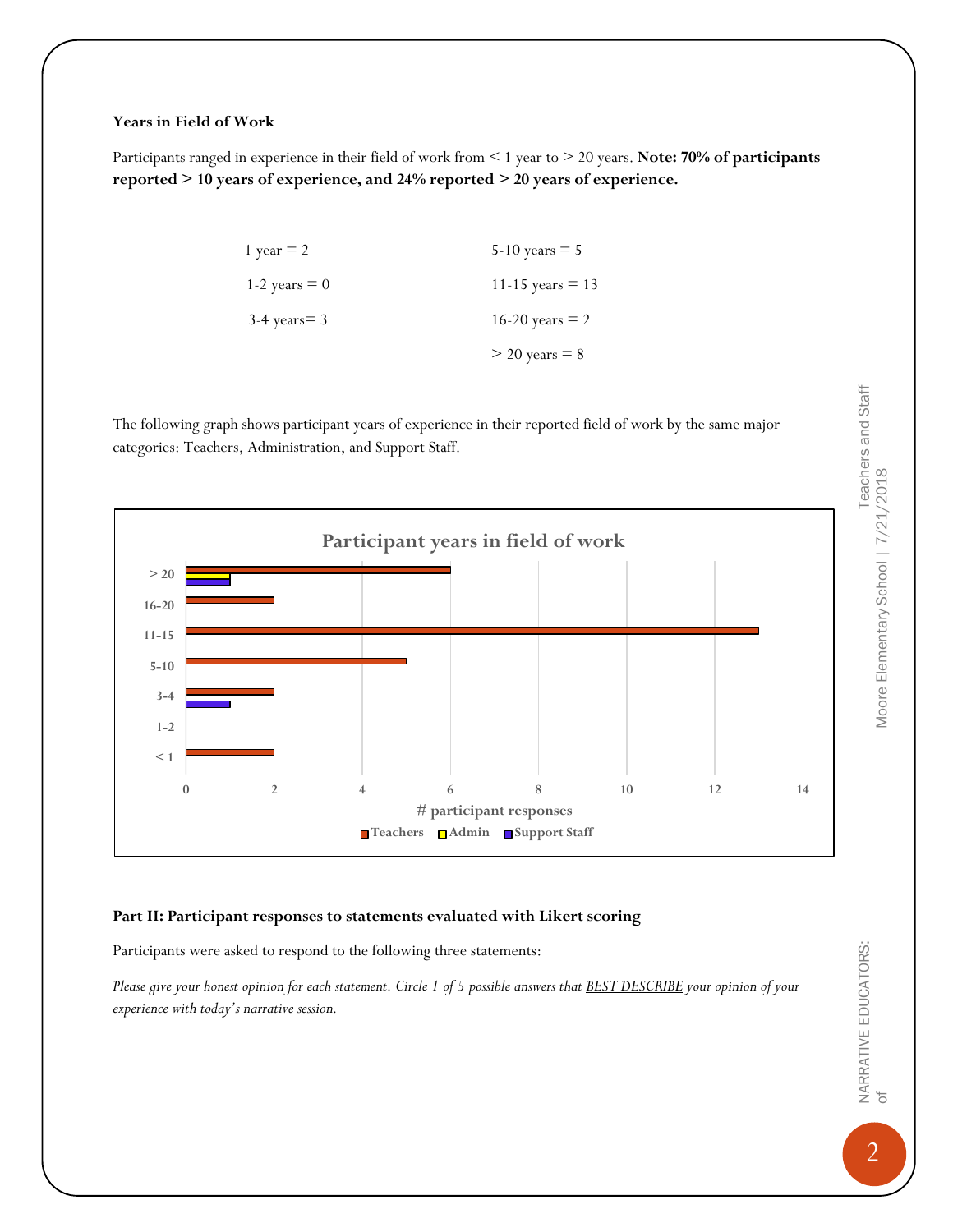Likert Scoring  $5 =$  definitely agree  $4$  = probably agree  $3$  = not sure  $2 =$  probably disagree  $1 =$  definitely disagree

*NOTE: No significant difference was reported by participants to three Likert questions based on whether this is their first, second, or third experience with our facilitated narrative technique (as shown in following graph). Although the prompt was different each session, participant experience remained similar. Therefore, both narrative sessions with educators are grouped together for further analysis in this report. Of particular note, there appears to be no dilution of perceived positive effect on resilience, close listening skills, and ability to use skills learned immediately with repeat attendance.* 



Teachers and Staff<br>Moore Elementary School | 7/21/2018 of Moore Elementary School | 7/21/2018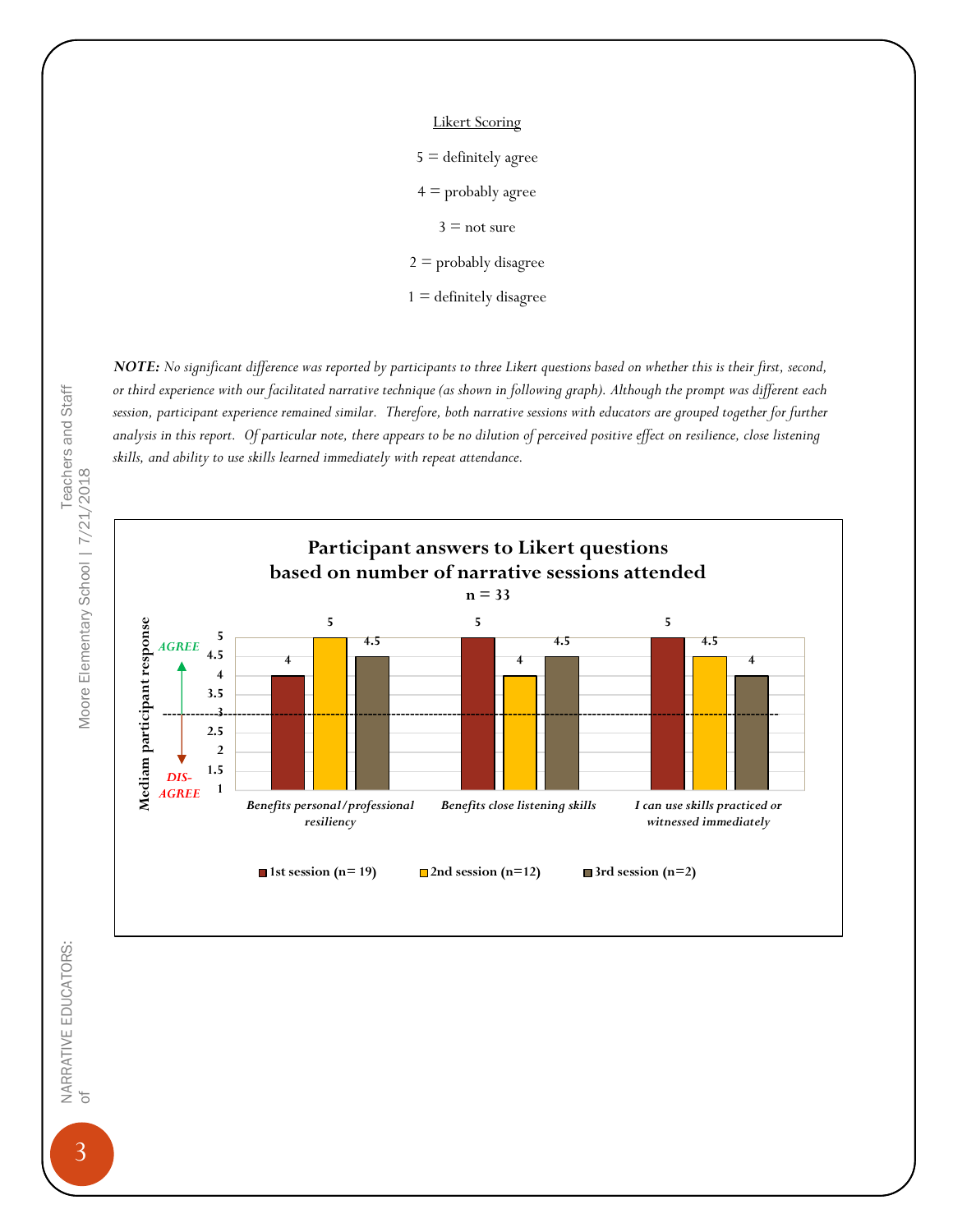*Question 1: Today's narrative experience will benefit my personal and/or professional sense of well-being and resilience.*

|                      | Median | <u>Range</u> |
|----------------------|--------|--------------|
| Teachers             | 4.5    | $3 - 5$      |
| Administration       | 5      | $\theta$     |
| <b>Support Staff</b> |        |              |



*Question 2: Today's narrative experience will benefit my ability to listen closely without expectations.*

|                | Median | Range   |
|----------------|--------|---------|
| Teachers       | 5      | $3 - 5$ |
| Administration |        |         |
| Support staff  |        |         |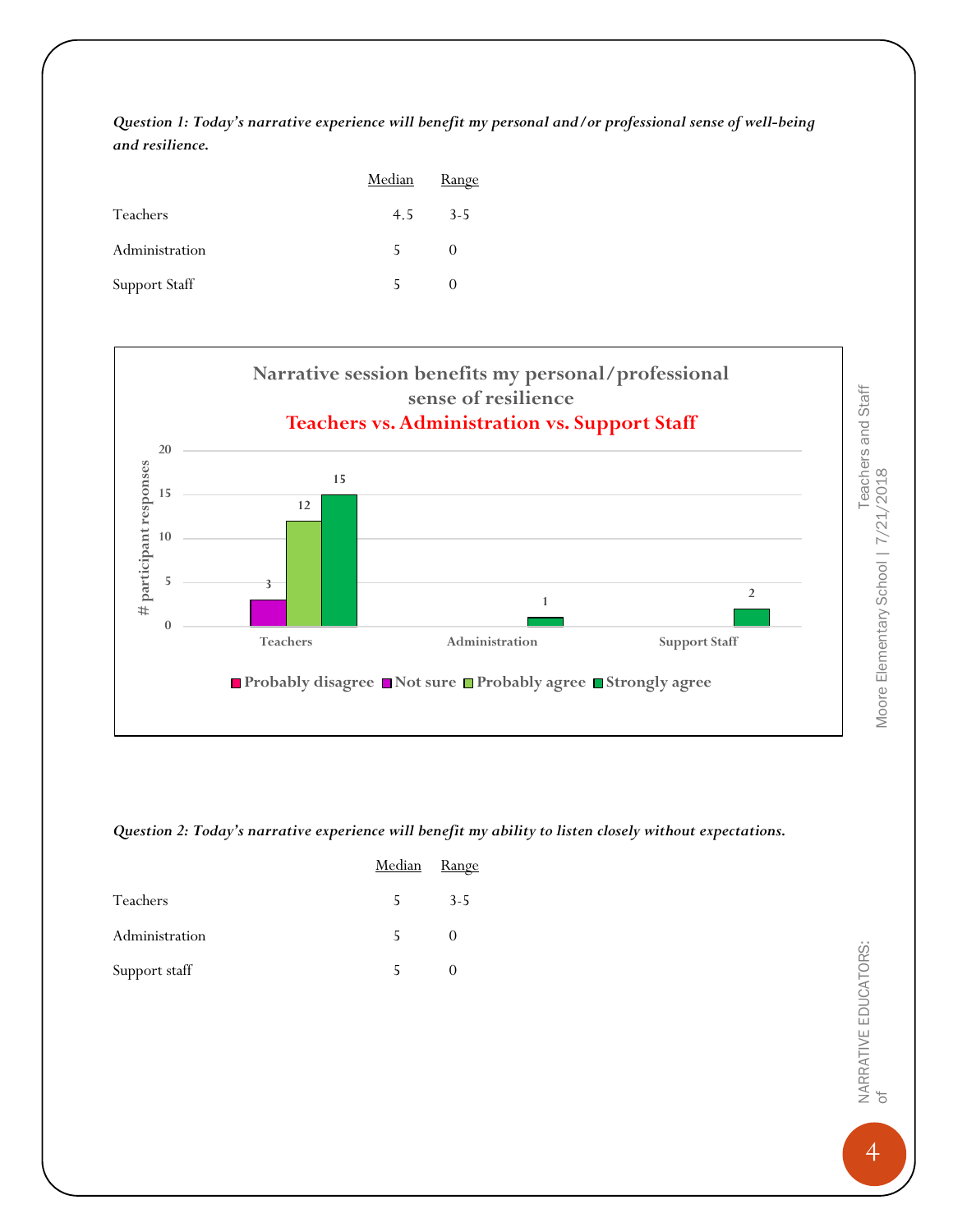

*Question 3: I will be able to apply what I practiced or witnessed today to my personal and/or professional life.*

|                | Median | <b>Range</b>     |
|----------------|--------|------------------|
| Teachers       |        | $2 - 5$          |
| Administration | 5      | $\theta$         |
| Support staff  |        | $\left( \right)$ |



Teachers and Staff<br>Moore Elementary School | 7/21/2018 NARRATIVE EDUCATORS: Teachers and Staff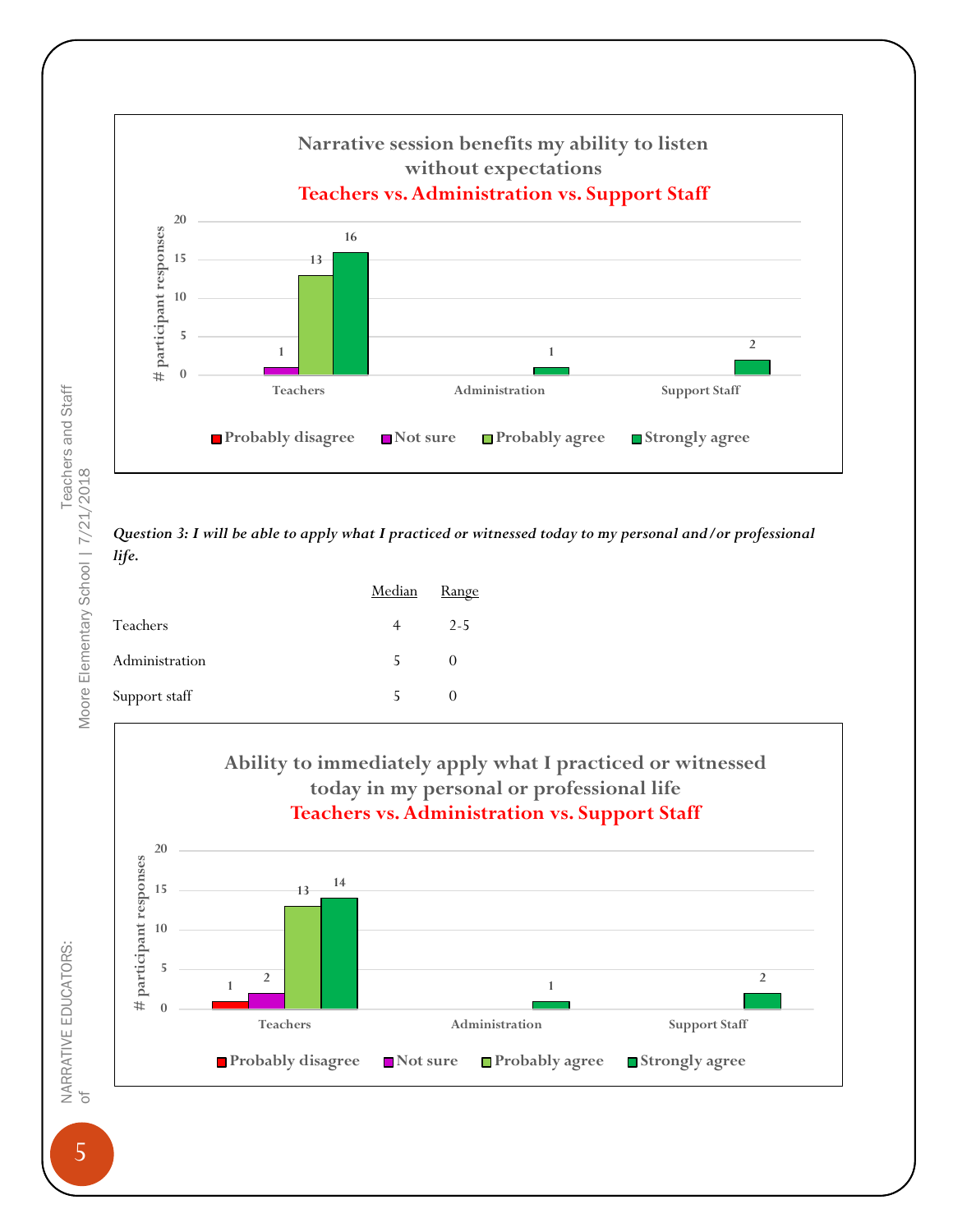#### **Part III: Participant open-ended comments**

Participants were asked to comment on three open-ended questions. Results are shown by frequency of major category of comment. Individual comments are then detailed by category.

*Question 1: What are your impressions about the value of this narrative experience as it relates to your personal and/or professional life?*

#### *Key findings:*

*A total of 43 participant comments were made.*

*30% made comments about Reflection/Heightened Awareness*

*21% made comments on the positive value of this experience*

*\* 19% made comments referring to the value to listening and to the importance of perception*

*14% made comments on the value of this experience in their personal and/or professional lives \*2% made the comment this experience was difficult for them.* 



#### **Reflection/Awareness**

- 1. Breaks barriers between colleagues/family/friends
- 2. It was very insightful
- 3. Our students and fellow teachers all have their stories that are super important
- 4. This was helpful and insightful.
- 5. Everyone brought something a little different to peer sharing
- 6. It was easier to share my experiences the second time around.
- 7. It makes you think about students' stories and how they affect everyone.
- 8. It is good to reflect and hear others
- 9. It is always good to remind people to be kind especially when working with children
- 10. This experience makes me step back and think about how we see, hear kindness
- 11. I think this could be helpful with someone who does not know about the profession.
- 12. Often times I eat lunch or hang alone b/c I don't want to get caught up in other people's problems or stories. This opened me up just a bit to stopping and listening to others.
- 13. Very insightful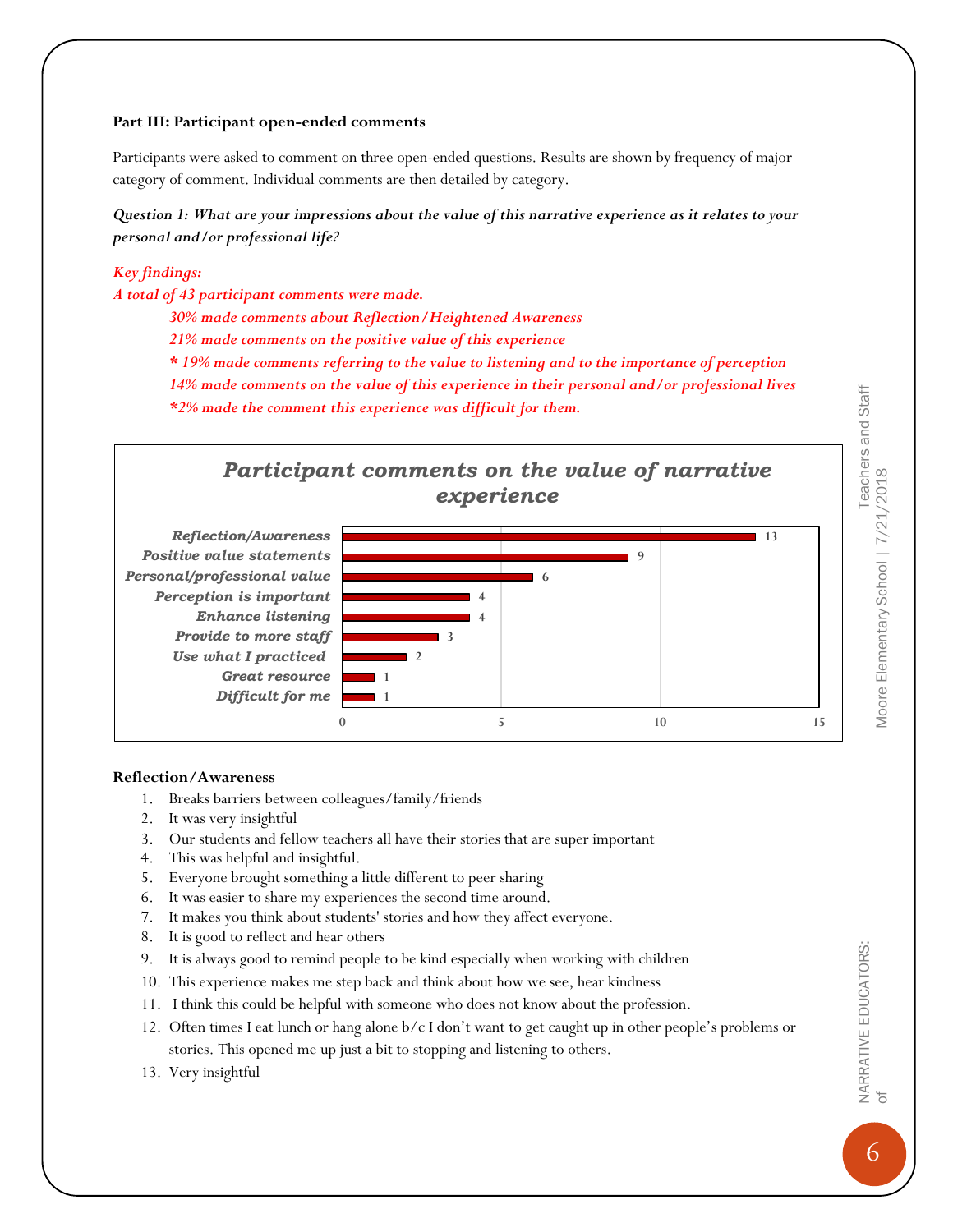#### **Positive value statements**

- 1. Uplifting.
- 2. Decompressing.
- 3. Humanizing
- 4. Love it
- 5. Love this program.
- 6. I liked today's writing prompt
- 7. Very enlightening
- 8. Very enjoyable
- 9. I enjoyed it thoroughly

#### **Personal/Professional value**

- 1. Great to get to know staff we work with daily
- 2. I believe it is beneficial to mental health.
- 3. Writing is a favorite thing for me to do.
- 4. I feel writing helps one deal with feelings
- 5. I find this is valuable. I am a journaler.
- 6. So valuable to vent and share

#### **Perception is important**

- 1. Perception is so important to consider
- 2. Perception is key to kindness
- 3. Also, how perception of kindness may be different for different people
- 4. Gives you different perspective

#### **Listening**

- 1. Hopefully it will allow everyone to listen more closely to each other
- 2. Good for us to actually be able to fully listen to and take in.
- 3. I enjoyed sharing and listening to other people's stories
- 4. helps to listen to others closely.

#### **Provide to more staff**

- 1. I wish all staff was required to take part.
- 2. I wish all faculty was here!
- 3. Hope we can bring you back again and again!

#### **Use what I practiced today**

- 1. I will try to use what I learned every day to practice kindness
- 2. I will do my best to use this in my everyday life.

#### **Great resource**

1. A great resource for children and adults in the academic setting

#### **Difficult for me**

1. I do not like to write so this is difficult for me.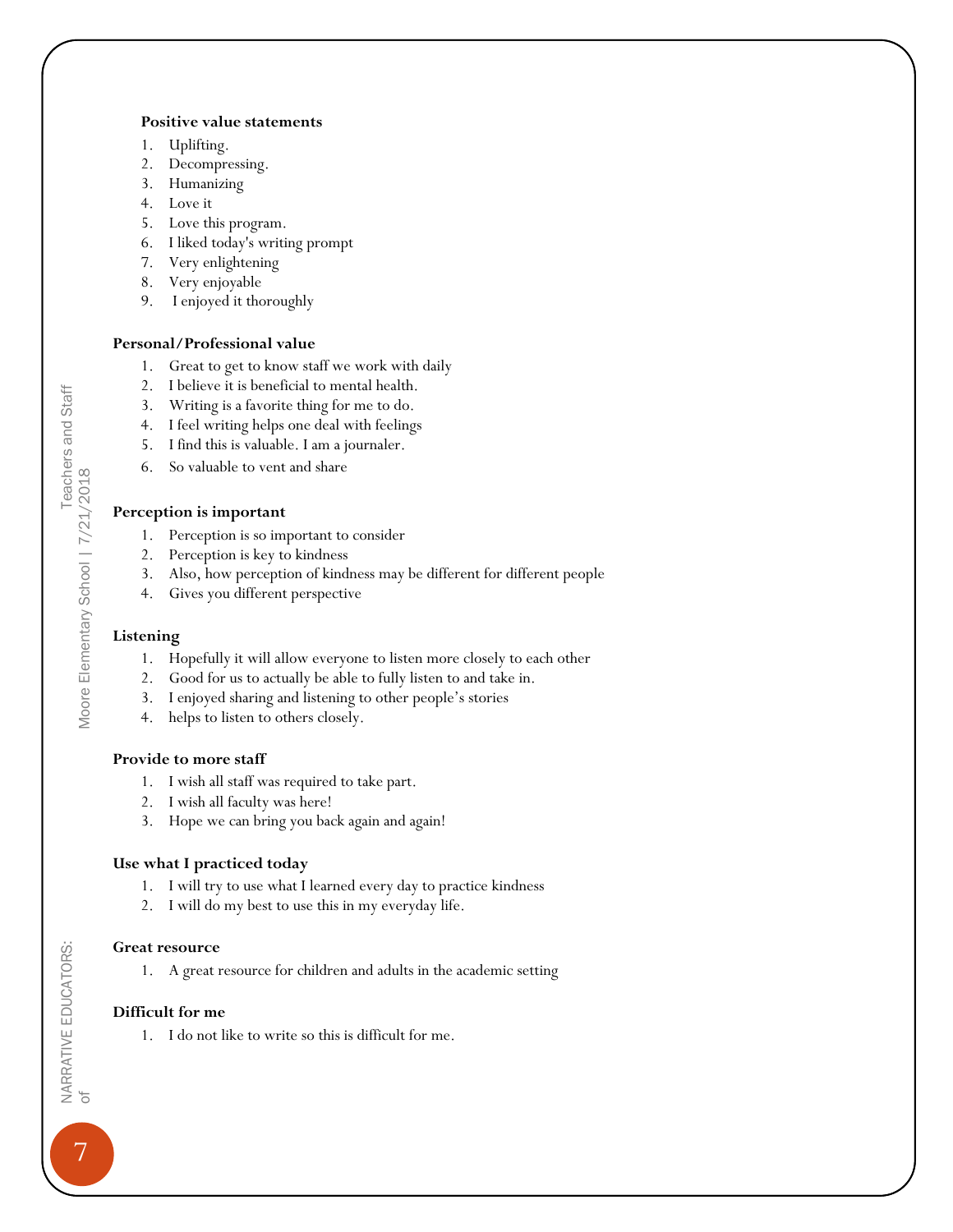*Question 2: How can we improve this narrative experience to better benefit you?*

#### *Key findings:*

*A total of 11 participant comments were made.*

*\*82% made comments about wanting more time for this experience 18% made comments this format was good the way it is/enjoyed this*



#### **More time**

- 1. Come back many times please!
- 2. Do it more.
- 3. We just needed more time
- 4. Having in-service
- 5. More time would be great but obviously time restraints prevented that
- 6. I would like a little longer session to learn more!!
- 7. Time! more time
- 8. More time
- 9. More time...very valuable

#### **Good the way it is**

- 1. I don't think there's anything that needs improvement
- *2.* I was happy with today's experience

#### *Question 3: Participant open comment section: Any further comments?*

#### *Key findings:*

#### *A total of 14 participant comments were made.*

*79% made comments reflecting a positive experience 14% made comments about this work being important in schools 7% commented on usefulness of narrative technique for reflecting on kindness* NARRATIVE EDUCATORS:  $\infty$  Marrative Educators: Moore Elementary School | 7/21/2018 Moore Elementary School | 7/21/2018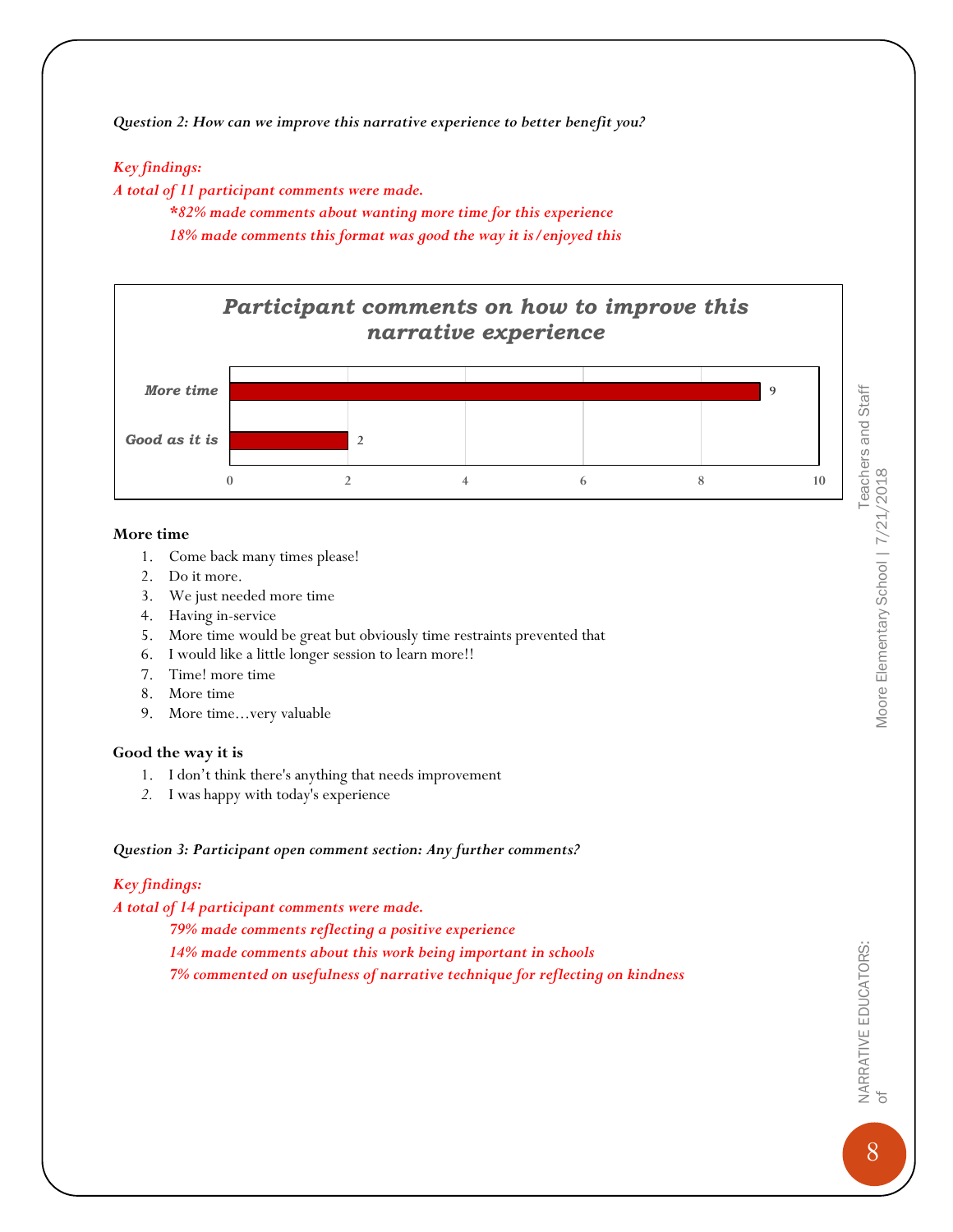

#### **Positive comments**

- 1. Thank you
- 2. Thank you for coming!
- 3. Love to your cause!
- 4. Emoji heart
- 5. Thank you for this!
- 6. Thank you!
- 7. Excellent
- 8. Keep up the great work Dr. Dickey
- 9. Thank you.
- 10. Thank you!
- 11. You guys rock!

#### **This is important for schools**

- 1. I think this is super important to have in our school
- 2. Continue to come back and work with us!

#### **Reflection on kindness**

Teachers and Staff<br>Moore Elementary School |  $7/21/2018$ NARRATIVE EDUCATORS: Teachers and Staff of Moore Elementary School | 7/21/2018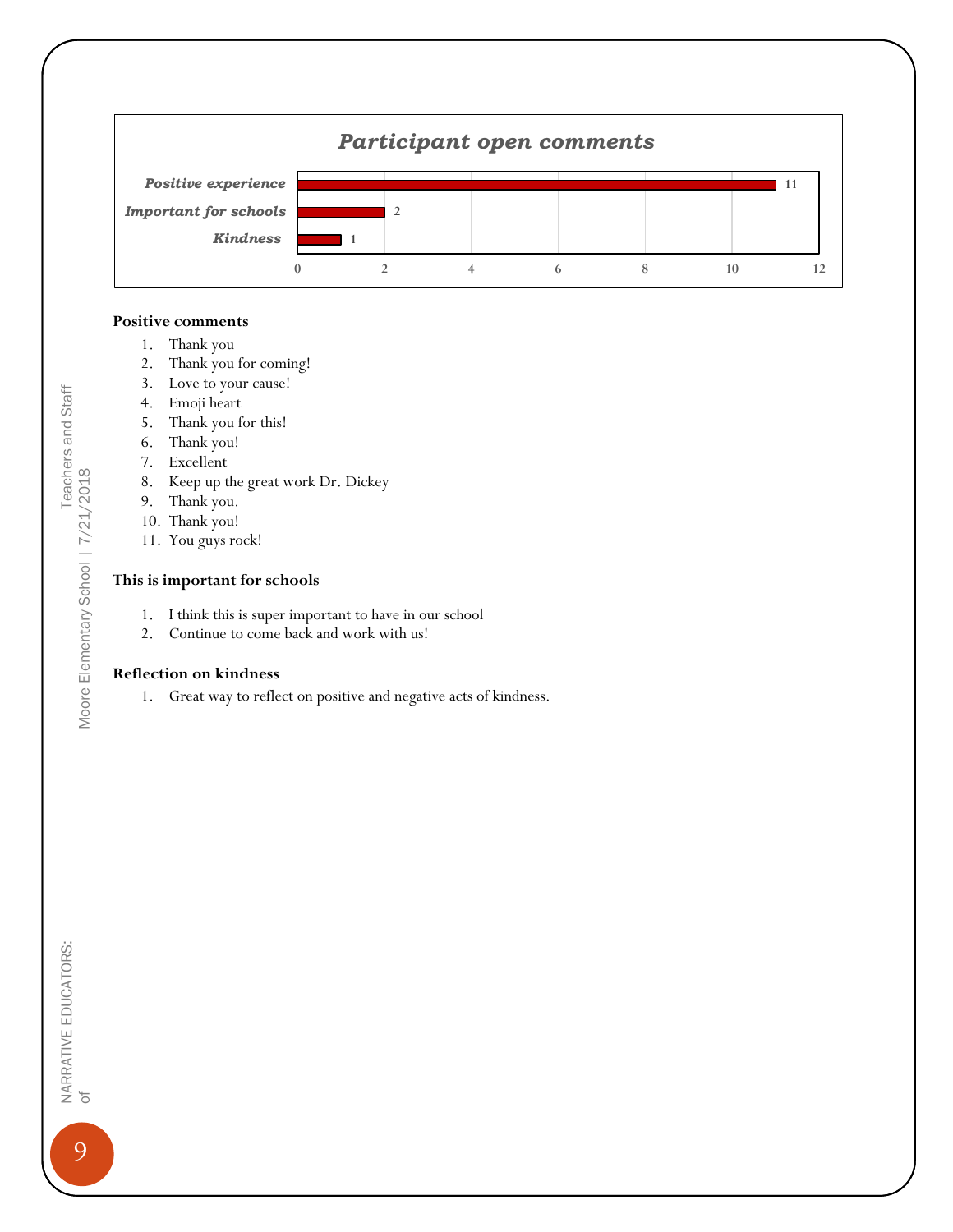Teachers and Staff

#### **Selected participant narratives**

**Note***: Selected participants narratives are included in this report. All participants had the option of keeping their personal stories or leaving them with TNI for educational use, research, and possible publication. Those who opted to leave their narrative with us signed a consent form releasing TNI to use their story in a de-identified format.*

#### *Prompt:*

#### *Session 1: Introduction to narrative technique*

*Please take 3 minutes to write about an experience with your name –any part of your name-- that was either: either: particularly difficult or challenging---or alternatively---particularly uplifting and inspiring.*

-When I was younger I asked my mom where my first name came from. She said I was named after my dad's aunt. When she met her, she liked the name and she picket it. I thought it was neat that I was named after a relative.

-I have been married for 8 wonderful years. One thing I was beyond happy to do was to take my husband's last name. My maiden name linked me to a horrible past. All I wanted was to finally be free. My last name was the only connection I had left. Thankfully my parents divorced and the abuse/trauma ended. The years after I had my mom and step-father, who became my dad, to guide me down a new positive path. My husband…he understood my reservations and issues but continues to stand by my side. The day I became [married], the past became the past and I was free.

-Growing up, having my last name always seemed to have challenges. People knew who I was even before I had any idea who they were. I was held to a higher standard because of my father's prominence in the community. He always taught us that he would know if we got in trouble before we did because he had eyes everywhere. For that reason I always held myself to that higher standard which I believe benefitted me in the long run.

-As a school psychologist I often get pushback from parents especially because of the information I have to share about their child and the outcome of the evaluation I am reviewing, but there are a handful of parents that have been beyond appreciative of the information I provide. This past summer I called a parent and they shared with me that I helped them to see their child in a new light and that they finally felt someone understood what they were going through at school and at home. This is why I am a school psychologist.

#### *Session 2: Narrative Kindness*

*Please take 3 minutes to write about a time in your professional life with a patient, their family member or a colleague ...or in your personal life…when you experienced a kind act (spoken act or physical gesture) or a kind act of omission that was either: particularly difficult or challenging---or alternatively---particularly uplifting and inspiring.*